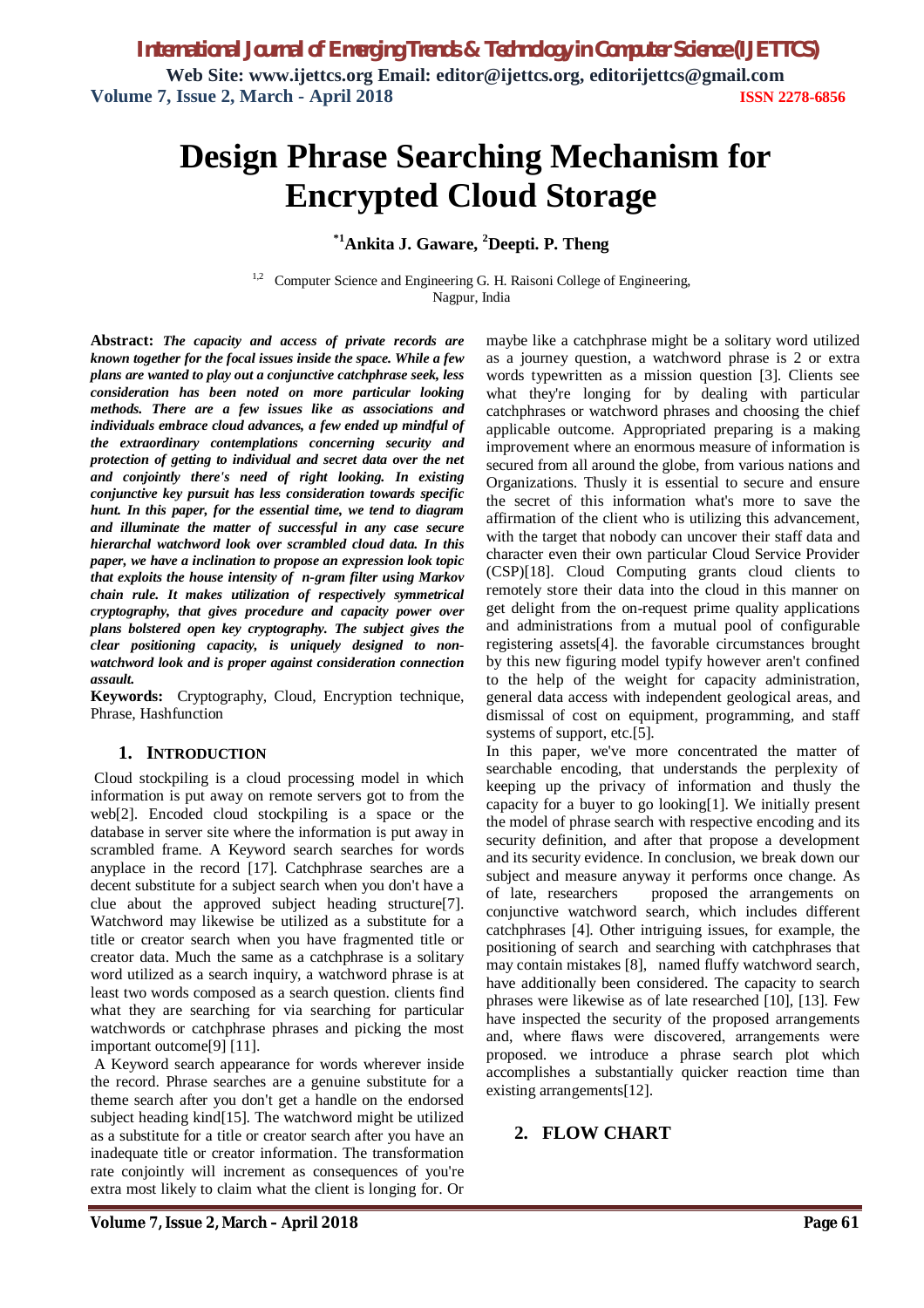

#### **a. Algorithm**

#### *AES Algorithm*

Infer the arrangement of round keys from the cipher key.

Instate the state array with the information (plaintext).

Add the underlying round key to the beginning state exhibit.

Perform nine rounds of state control.

- □ SubBytes
- □ ShiftRows
- $\Box$  MixColumns
- □ XorRoundKey

Perform the tenth and last round of state control.

Duplicate the last state cluster out as the encoded information (ciphertext).

The encryption procedure utilizes an arrangement of uniquely determined keys called round keys. These are connected, alongside different tasks, on a variety of information that holds precisely one square of information the information to be scrambled. The reason behind rounds has been recorded is "nine round took after by a last round" is on the grounds that the tenth round includes a marginally extraordinary control from others.

The square to be scrambled is only an arrangement of 128 bits. AES work with the byte so first we change the 128 bits into 16 bytes. We say "change over," at the same time, in actuality, it is more likely than not put away along these lines as of now. Activities in AES are performed on a twodimensional byte cluster of four lines and four segments. The figure key utilized for encryption of data is 128 bits in length. This key originates from is not imperative[6]. The cipher key is as of now the aftereffect of numerous cryptographic changes and, when it touches base at the AES encryption, it is far expelled from the mystery ace key held by the validation server. Presently, at last, it is utilized to produce an arrangement of eleven 128-piece round keys that will join with the information amid encryption.

#### *Markovs chain rule*

- 1. Split a body of text into tokens (words, punctuation).
- 2. Build a frequency table. This is a data structure where for every word in your body of text, you have an entry (key). This key is mapped to another data structure that is basically a list of all the words that follow this word (the key) along with its frequency.
- 3. Generate the Markov Chain.
- 4. Select a starting point (a key from your frequency table) and then you randomly select another state to go to (the next word).
- 5. The next word you choose, is dependent on its frequency (so some words are more probable than others). After that, you use this new word as the key and start over.

The thought above demonstrates that a few words are more likely to take after a word in specific settings.

It is precise to know every word that we are attempting to anticipate.

The most straightforward approach to appraise the probabilies is to utilize maximum estimation in light of taking tallies from the corpus and normalizing them to lie in the interim [0,1]. For instance to register the paired gram of word y following x is to check the bigrams  $c(xy)$  from the previous words and standardize it with the quantity of paired grams that begins with x.

## **3. DESIGN**

To give phrase search ability, each archive is parsed for arrangements of catchphrase matches and triples. the information proprietor plays out the markovs fasten hash calculation to decide the arrangement of bit areas. The list of bits that are set in T are identified as the coordinated reports. Once the matches are identified, the cloud server would then be able to restore the coordinated report identifiers or the scrambled archives relying upon the application necessities. A passage in the n gram file has the same number of bits as the quantity of records. A question by and large includes just a couple of words and not very many bits set. These prompt just a couple of lines being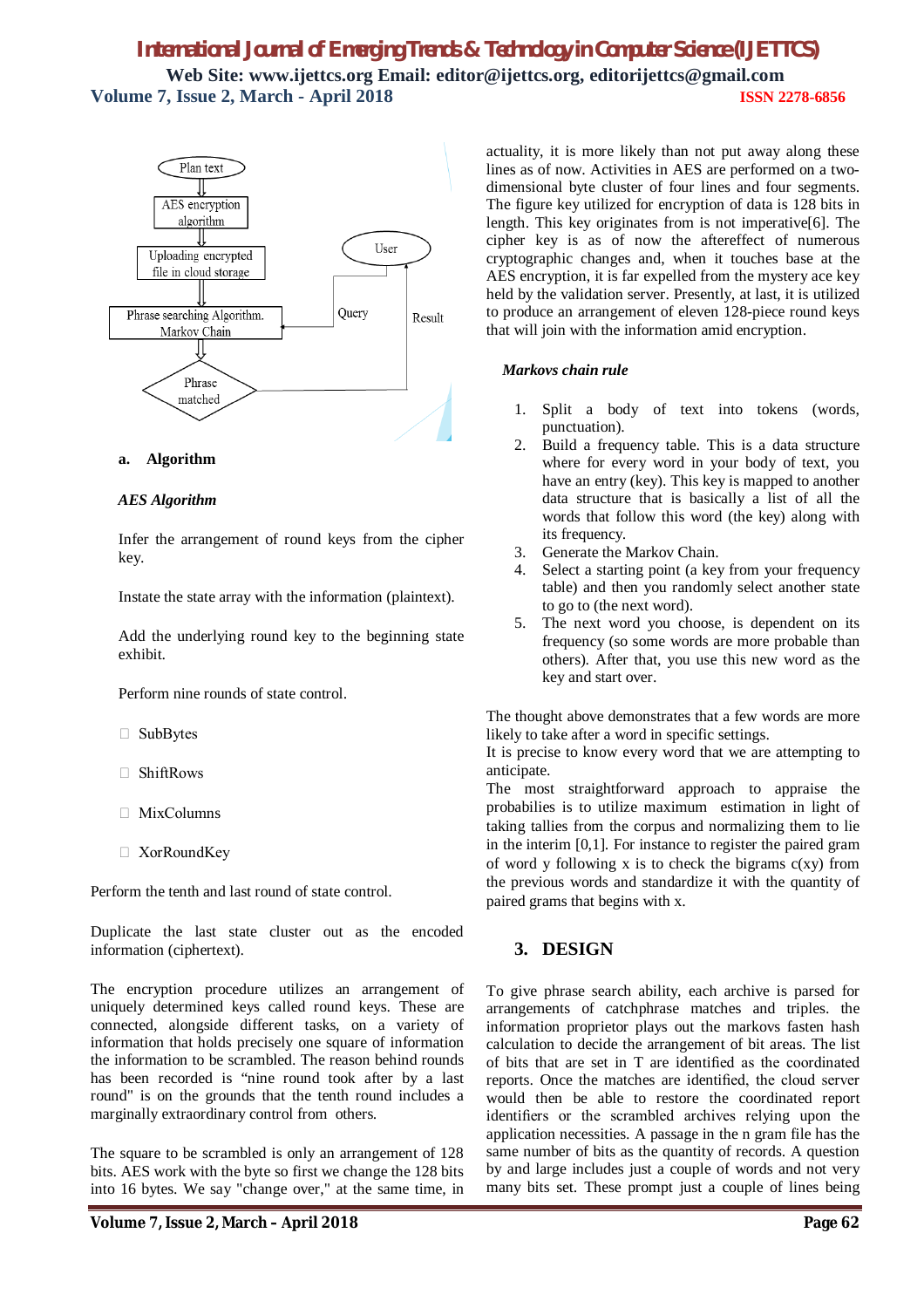separated for coordinating. Besides, when playing out the bit-wise AND testing, PC processors would by and large test 32 or 64 bits at once. Should a test brings about each of the zeroes for any subset of bits in succession, the relating archives are never again competitors and the subset of bits never again require testing in consequent lines. In data recovery, accuracy and review are frequently used to quantify the execution of a framework in its capacity to recover/recognize important information. At the point when connected to our search plans, they speak to a measure of the nature of the coordinating outcomes. Since our plan has no false negatives, it accomplishes 100% review rate. Be that as it may, exactness tends to diminish while questioning longer phrases because of a higher number of false positives in respect to genuine positives.



Long phrase inquiries are regularly used to find known things instead of to find assets for a general theme. As a rule, the objective is to distinguish a solitary report. Longer phrases additionally have a low likelihood of event and yield fewer matches. Therefore, even with a precision rate of half, we would seldom observe in excess of a solitary false positive for a search question of longer phrases. In our test, we never experienced in excess of a solitary false positive in questions with phrases containing in excess of 4 watchwords. The little measure of false positives can likewise be effectively identified and expelled customer side. Thus, the impact of low precision rate in longer phrases should not have a noticeable hindering impact practically speaking.

## **4. EXPERIMENTAL RESULTS**



To analyze our outcomes against existing expression look plans, we assess our calculation on a corpus comprising of 1000 reports made accessible by newsgroup. The records were preprocessed to bar headers and footers, which incorporate copyright, contact and source data to decrease skewing in the measurements of the informational collection. Stop words are likewise excluded. few hash works extraordinarily enhances the execution time since the computational cost is corresponding to the quantity of hash work utilized. ,the quantity of hash capacities, k, expected to limit false positive rate is seldom utilized since there is next to no change in false positive rate as we increment the quantity of hash works past a specific edge. Utilizing a solitary hash work,  $k = 1$ , would lessen the computational cost, yet additionally dramatically increases the capacity cost to accomplish the same false positive rate.

## **5. CONCLUSION**

In this paper, we exhibited a phrase search plot in light of markov chain that is quicker than existing approaches, requiring only a single round of communication. The arrangement tends to the high computational cost noted in by reformulating phrase search as n-gram verification as opposed to an area search or a successive chain verification. Our plans consider just the presence of a phrase, excluding any data of its area. Our plans don't require consecutive verification, is parallelizable and has a down to earth stockpiling prerequisite. Our approach is also the first to effectively allow phrase search to run independently without first playing out a conjunctive watchword search to recognize applicant archives.

The method of developing a Bloom filter file presented in area 4.2 empowers quick verification of Bloom filters in an indistinguishable way from ordering. As per our analysis, it likewise accomplishes a lower stockpiling cost than every single existing arrangement with the exception where a higher computational cost was traded for bring down capacity. While showing comparable correspondence cost to driving existing arrangements, the proposed arrangement can likewise be changed in accordance with accomplish most extreme speed or rapid with a sensible stockpiling cost contingent upon the application. An approach is additionally depicted to adjust the plan to guard against